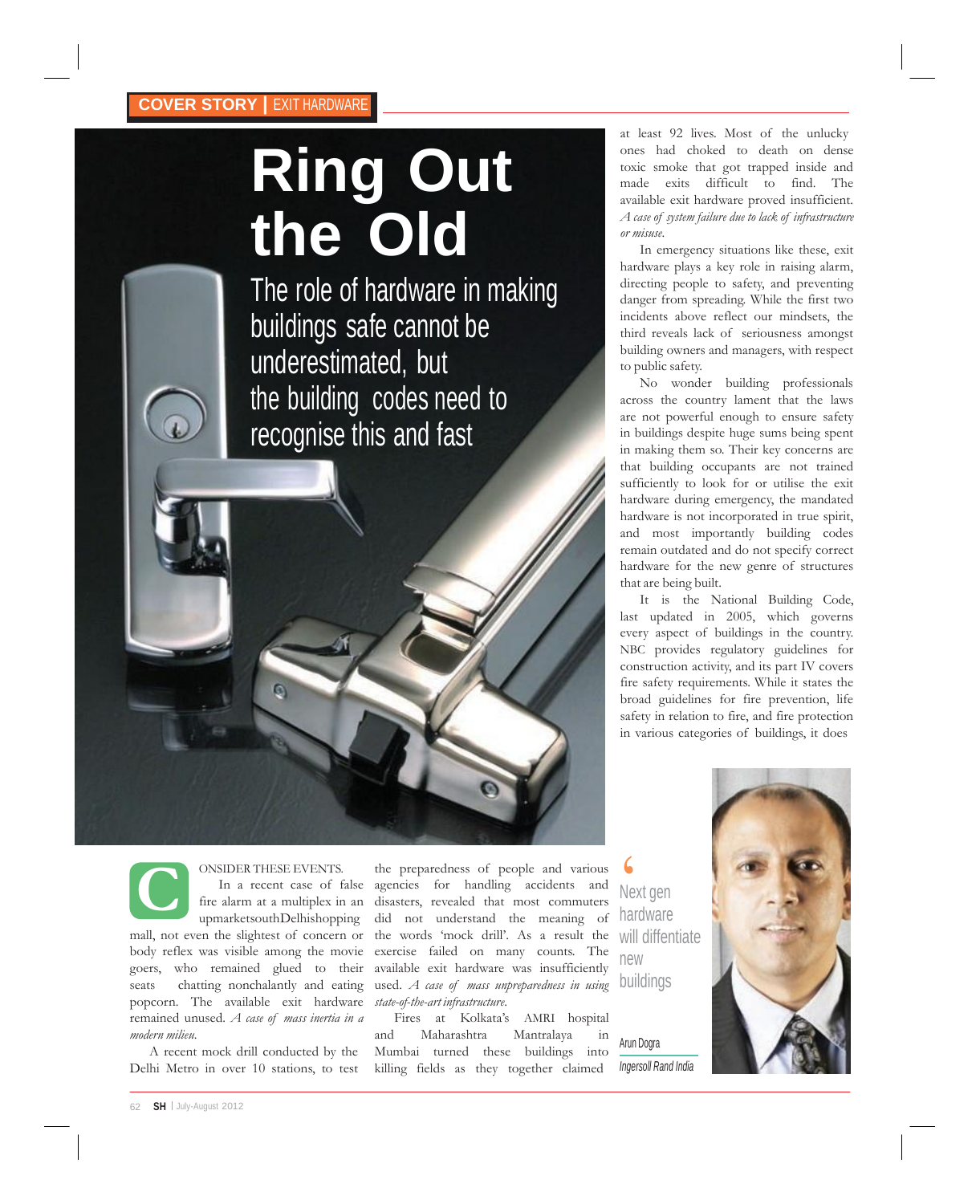### **COVER STORY COVER STORY**

 $\bigotimes$ <br>  $\bigotimes$ NBC C m must provide clarity on new building categories



Anshuman Bhargava *Blue Leaves Design*

not specifically discuss the most modern of structures such as shopping malls, mega marts, and airports. Compounding the problem is the absence of sufficient mandates regarding the use of hardware.

"Despite being the latest edition, the statutory requirements are not clearly

#### Whatever It Takes!

Malls, the country's newest temples of entertainment & retailing, need to be prepared for the worst at all times, in order to prevent loss of life and property when accidents occur. Vijay Aima (vpops@ambiencemalls.com), VP-operations at Ambience Ltd which owns signature malls in Gurgaon and Vasant Kunj in Delhi, prescribes:

- Conduct evacuation drills and training sessions regularly, each month or at least quarterly Involve
- staff of mall management & retailers in drills
- Conduct drills in batches, and in  $\blacktriangleright$ different areas of mall
- Demonstrate use of fire fighting equipment & alarm system
- Fix signages, so they are visible from far; at elevator landing, by exit stairway door
- Enhance surveillance technology, use IP-based digital solutions for CCTV system
- Automate mall operations as far as possible



standards in safety

MNCs are setting

Parasuraman Ramachandran *SE Controls India*



are better defined and more stringent international organisations that are setting for luxury and hospitality industries up office in India, and bringing in their such as malls, hospitals, hotels, and less tow consultants and designers to help stringent for offices and factories where more often than not only basic hardware specifications are in place," says Arun Dogra (arun.dogra@irco.com), VP and business head–security technologies of Ingersoll Rand India, an architectural hardware heavyweight.

Architect Anshuman (anshuman@blueleavesdesign.co.in) of The Blue Leaves Design Group,the Delhi-based NBC only has a section on public buildings. In the current context where there are a lot of malls and retail centres, NBC should have special provisions for them as well."

Vouches architect Rawal Singh Aulakh (rawalsinghaulakh@rediffmail. com), assistant professor at Department of Architecture, Guru Nanak Dev University, Some technically updated agencies should for longer time period."

Interestingly, in such a policy vacuum direction is coming from overseas.

demarcated in the Code. The specifications The cheerleaders of safety today are firm, points that Group D of the NBC does companies imbibe technology faster not lay out specifics about malls and mega than anyone else. "They live up to their marts. "This part is not exhaustive. The corporate philosophy of safety and design infrastructure that adheres to global standards. "Whichever geography it is, the MNCs will set up their operations by replicating safety standards of their headquarters," says Parasuraman Ramachandran (parasuraman.r@secontrols .com), managing director of SE Controls India Pvt Ltd, a part of UK-based smoke and natural ventilation specialist SE Controls. He adds that multinational protection."

Amritsar. "The NBC needs urgent revision. Standards. These norms are much more be involved for this matter, and institutions even Indian insurance companies refer be involved at different levels for updating to them to assess the suitability of the standards and guidelines for selection of hardware being used by their clients." hardware. We have seen that any new gadget Malhotra also points that the NBC only or hardware added for particular use is not refers to materials like cast steel and cast known to the operator and user, which aluminium, whereas steel and brass are doesn't allow the device to operate correctly extensively being used internationally and Adds Jagdeep Malhotra (jagdeep@ dormaindia.com), head of hospitality vertical at Dorma India Pvt Ltd, subsidiary of German glass hardware major Dorma GmbH, "They usually refer to the codes and standards of America's National Fire Protection Association and the British stringent than the NBC of 2005, and in India.

> Case in point are shopping malls in major metros that are vying to attract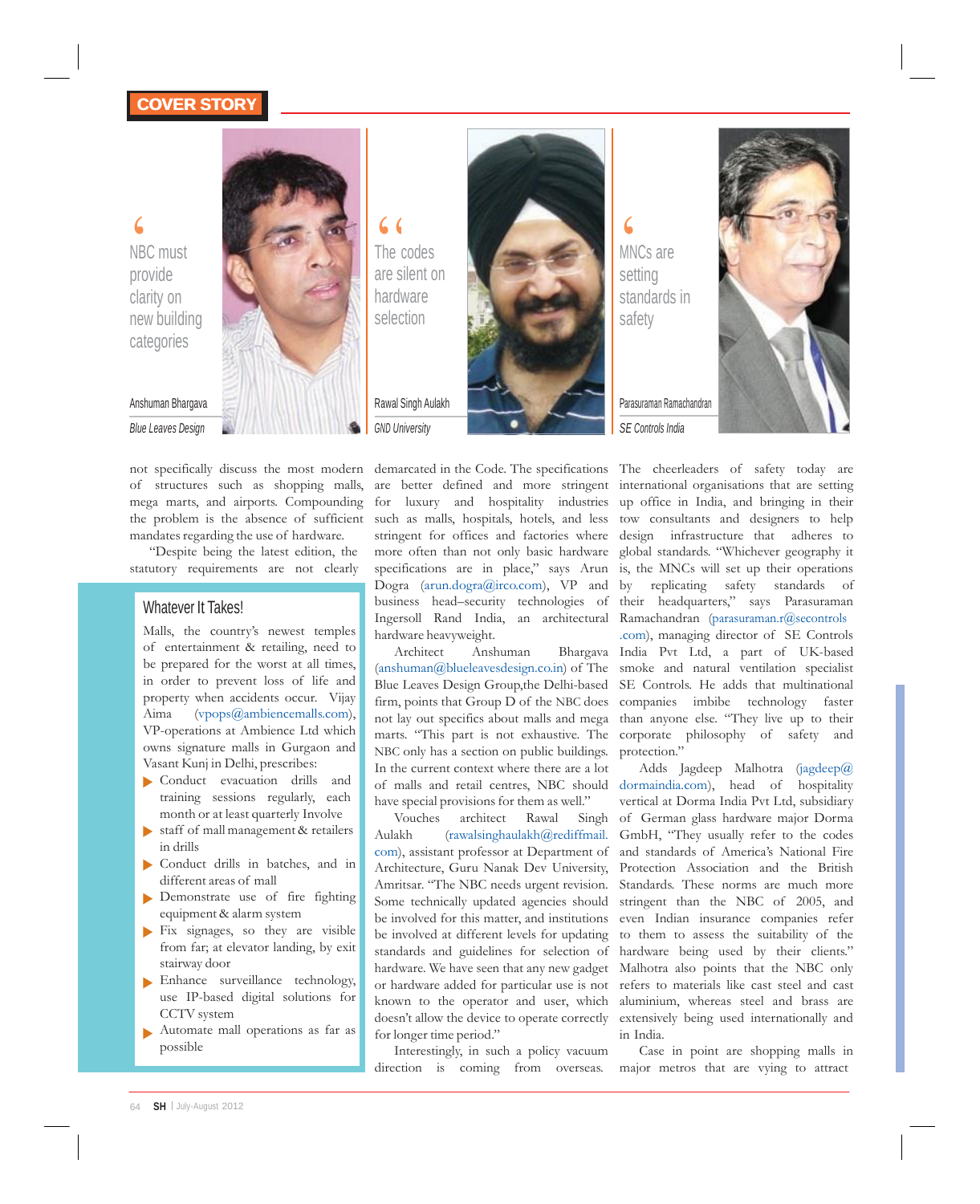International safety norms are the reference points

#### Jagdeep Malhotra

*Dorma India*

global retail giants as tenants. These malls are offering infrastructure that matches international standards in quality if not yet in scale, including facade design, internal ambience, and safety and security features. "We have used measures to safeguard the assets and lives of our tenants, and ensure the smooth functioning of our malls," says Vijay Aima [\(vpops@ambiencemalls.c](mailto:(vpops@ambiencemalls.c) om), VP-operations of Ambience Ltd, the real estate development company that has built iconic malls in Gurgaon and Vasant Kunj in Delhi.

#### Challenging Situation

Group D section of Part IV of the National Building Code currently categorises theatres, motion picture houses, assembly halls, auditoriums, exhibition halls, museums, restaurants, club rooms, stadia, etc as assembly buildings.

But by this year end 280 malls and 584 Adarsh railway stations will be ready, in another 12 years 500 new and renovated airports will be operational, by 2015 hundreds of new hospitals, hotels and IT complexes will be occupied.

There's an urgent need to review the NBC in light of today"s highly automated architectural landscape, one which users still find unfamiliar.

Developers should go beyond mandated norms

Vijay Aima *Ambience*



According to Aima, Ambience recently geared up surveillance at its malls by adding 100 cameras and upgrading the CCTV system from analogue to IP-based digital. Besides, he informs that the company is in talks with Schneider Electric for exploring the feasibility of incorporating a building management system (BMS) in the malls. BMS is a computer-based system that controls and monitors the building"s heating, ventilation, air-conditioning, refrigeration, lighting, power, and fire and security systems, by using protocols such as C-Bus and Profibus. Ambience and other establishments are also unilaterally upgrading the exit hardware, in order to make it easier to manage crowds during emergencies, and quickly get them to

are localised. (*see Genre, pg 68* )

and ventilation systems.

"This is just the onset of path-breaking technology in the exit and panic hardware. These are rapidly being upgraded with advanced features such as integration with BMS. This has also broadened the role of bluetooth technology and smartphones, which enable constant monitoring and controlling of exit systems," says David P Gayen (d.gayen@geze.com), MD of GEZE India Pvt Ltd, a part of Germanybased GEZE GmbH. This hardware company offers a range of solutions for

adorn doors, windows and spaces that lead people outside the building. These

BMS will redefine the way safety is ensured in buildings

> David P Gayen *GEZE GmbH*



include door closing devices, latches and levers, panic bars and signages. Many of these have to be compulsorily used in the buildings, while many other are simply recommended. However, each of these products is increasingly becoming digital and getting connected to other systems of the building, so that communication of warnings and alarm becomes simpler and automatic.

ow consider these.

When an emergency exit<br>
New Jersey multiplex during the screening<br>
New Jersey multiplex during the screening safety even as danger like smoke and fire cancelled the show and cleared the hall. When an emergency exit door opened accidentally at a of *The Dark Knight Rises* this July, its BMS-integrated alarm brought the show to a standstill. The police arrived, turned on the lights of the movie theatre, and

An unscrupulous customer tried to sneak out of a restaurant in Singapore without paying, by using the emergency exit door at the back. A sonic alarm integrated into the door's panic bar alerted the management and police, and he was caught in time.

Had window automation devices, which automatically open windows on sensing smoke, been used in AMRI hospital and Maharashtra Mantralaya, the death toll could have been smaller.

smoke and heat extraction, and window how exit hardware is helping save lives Exit hardware refers to products that de-stressing authorities from unnecessary These are but a few examples of and managing buildings better, besides harassment by alerting on unauthorised use of emergency facilities.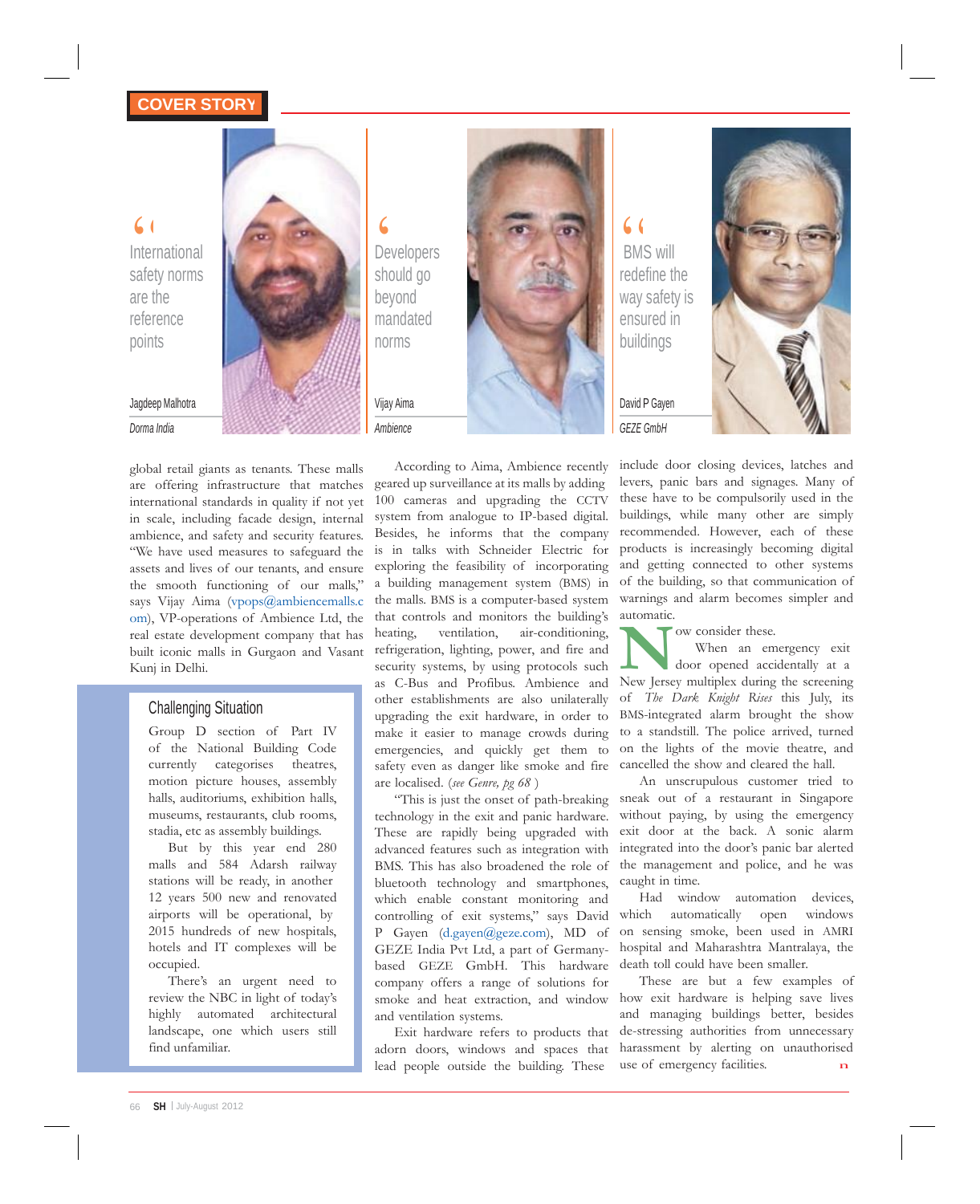### **COVER STORY | GENRE**

#### **FIRE DOORS**

#### Glazed

Glazed window in door provides an easy way to see if it's safe to open door during a fire. Windows in fire doors are often made of ceramic or borosilicate glass, wire mesh glass or a layer of liquid sodium sandwiched between two panes of glass.



Extra panels of glass. The more resistant Sliding Smaller glass panels tend to be more resistant Sliding than bigger ones. It's important to use a fire resistant glazing system to hold window in place.

### Steel *Recommended*

Steel doors in fireresistant frames are available as single or double doors with panic bar, finger plate or drop bar. Often these doors exceed three-hour rating, and achieve ratings of



#### Metal-clad

These doors are constructed using flush or panelled design which consists of metal covered wood core or stiles, while rails & insulated panels are covered with high quality steel.





Rolling steel

These doors are constructed using a unique design pattern, namely interlocking steel slat design, and a platesteel construction.



It's a composite door with wood veneer on both faces, and a variety of infill in between. The fire rating of a solid core wood door ranges depending on its core material.



#### **Glass**

*Mandatory*

Insulated glass fire doors are available in timber or steel frame. Automatic sliding versions are also available.

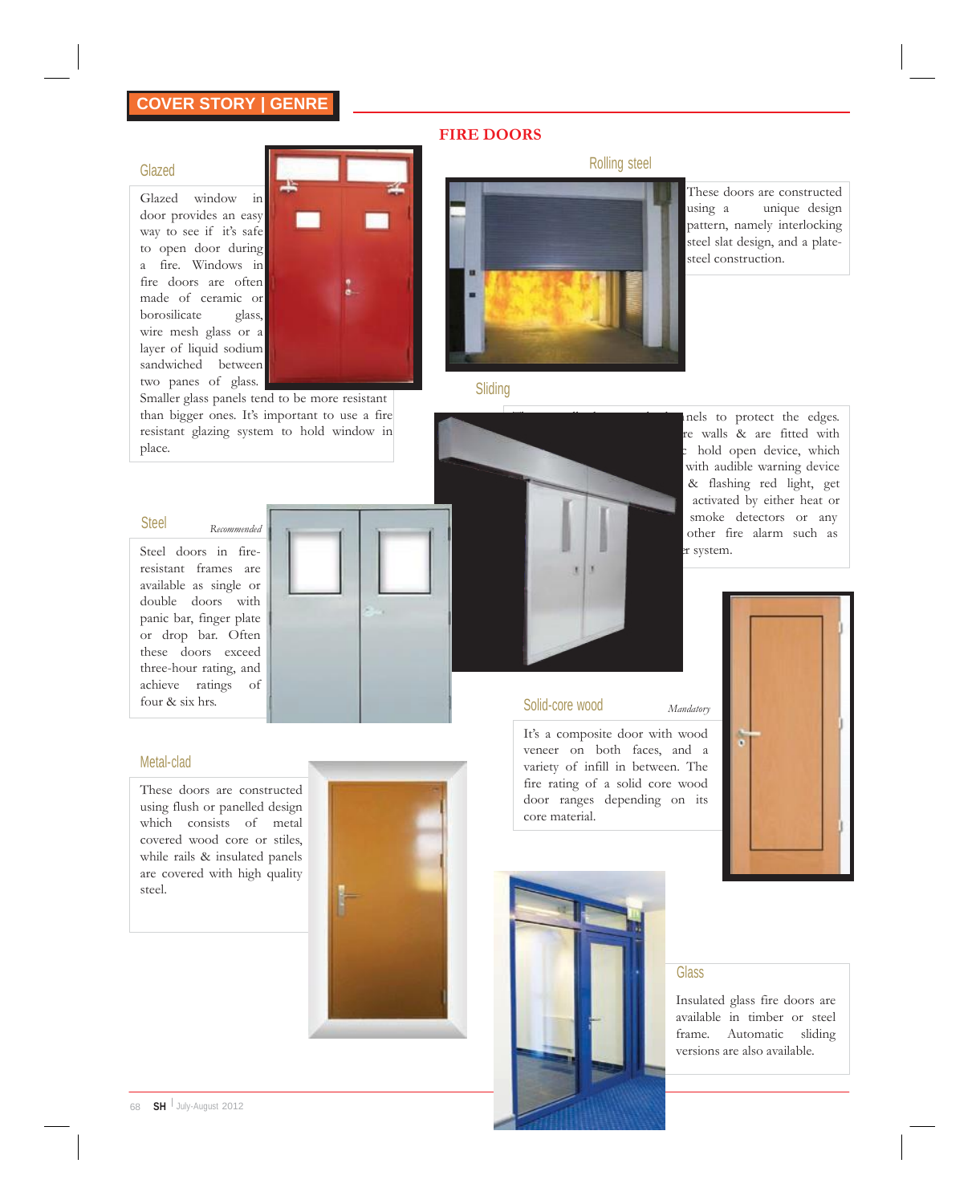#### **PANIC BARS EXIT SIGNS**

#### Pipe style

E.

This panic device utilises a horizontal pipe or flat bar. A pair of arms pivot on base plates at each side and allow the device to operate a latch retractor when pushed.



component that, when pushed, retracts a latch mechanism. Compared to pipe or bar it is easier to push, and is generally resistant to obstructive issues. It functions with few moving elements on the exterior.

#### Sonic panic bar



In areas where theft is a concern, sonic alarmed panic devices are installed with delay egress feature. Use of the emergency exit door fitted with this device sounds an alarm, bringing attention to the exit activity.



conjunction with nd other hardware stalled to stop & compartmentalise fires. It relies on vertical rods to oors closed when m a fire builds up evice can be surface mpletely concealed

within the door. In some applications both a top & bottom vertical rod is attached to latch mechanism that integrates with a strike plate or cup within the header of a door frame & floor. In others, only top rod is required. Installation includes lever or knob on pull side of door to allow re-entry.

#### Double-sided

Such signs read EXIT on either side & are usually suspended or wall-fixed in passages.

*Recommended*

#### Weather-proof

Housing of this sign is made from corrosion resistant ABS thermoplastic, is fully gasketed with hot bonded silicone to withstand damp, wet weather.

#### Photo-luminescent *Mandatory-green in colour*



These non-electrical signs eliminate operating costs. They illuminate by absorbing surrounding light from regular light sources. When charged, the signs glow for at least 90 minutes in complete darkness. They are suitable for indoors, where lights are on while the facility is occupied. If lights are not on at

all times, the sign will not charge constantly, and thus will not be suitable for the application.

#### LED



..........................................................................................................................................................................................................................................................................................................................................................

Fitted with LEDs, they provide bright, constant & uniform illumination to the word "EXIT" for 8-10 years. Also, they are 10 times more efficient compared to incandescent & fluorescent illuminated signs.

#### **DOOR CLOSER FOR SINGLE LEAF**



**housing.** In event of fire, the smoke detector es & door closes on its own accord. Door closers generally have electro-hydraulic hold open device & smoke detector integrated

#### **DOOR CLOSER FOR DOUBLE LEAF**

#### *Recommended*

*Recommended*



These have an integrated closing sequence control, two-sided electromechanical holdopen device & integrated smoke switch for mounting on fire & smoke protection doors. In event of fire, the smoke detector activates & the door closes.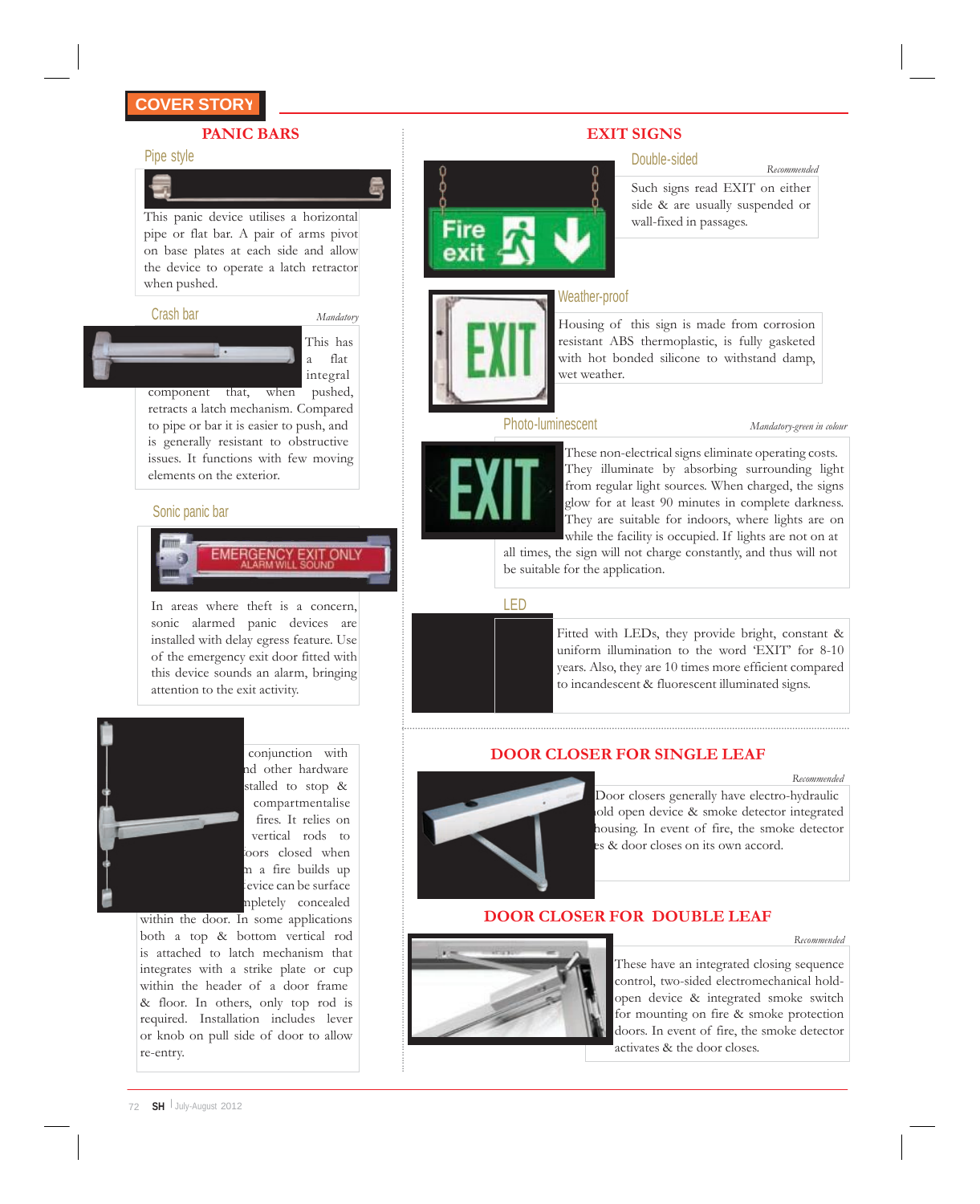

**India Hardware Congress** Manual *Manual Manual Mandatory* 14 September 2012 New Delhi [www.indiahardwarecongress.com](http://www.indiahardwarecongress.com/)

**SKYDD - Security, Fire & Rescue** 18-21 September 2012 Sweden [www.skydd.net](http://www.skydd.net/)

**China International Hardware Show** 19-21 September 2012 Shanghai, China [www.hardwareshow-china.com](http://www.hardwareshow-china.com/)

#### **Security Essen**

25-28 September 2012 Essen, Germany [www.security-messe.de](http://www.security-messe.de/)

### **Shanghai International Disaster**

**Reduction & Security Show** 10-12 October 2012 Shanghai, China [www.sidrschina.com](http://www.sidrschina.com/)

#### **Taiwan Hardware Show**

11-13 October 2012 Taipei, Taiwan [www.hardwareshow.com.tw](http://www.hardwareshow.com.tw/)

#### **IFSEC India**

1-3 November 2012 Greater Noida, Delhi-NCR [www.ifsecindia.com](http://www.ifsecindia.com/)

**Sicurezza**

7-9 November 2012 Milan, Italy [www.sicurezza.it](http://www.sicurezza.it/)

#### **BAU 2013**

14-19 January 2013 Munich, Germany [www.bau-muenchen.com](http://www.bau-muenchen.com/)

### **Events** *VENTILATION* **SYSTEM**

Manual window opening systems are used for ventilation. With a fanlight opening system & crank turn & tilt



hardware, they ensure easy opening of large windows. Applications include vertically installed bottom or top-hung windows opening inwards & vertically installed top-hung windows opening outwards.

#### Automatic



Electrically operated ventilation systems are actuated by smoke, CO2 & heat detectors, for automatic daily airing and ventilation of smoke during fire.

#### **ACTUATION DEVICES**



& rescue routes, by detecting movement & presence of persons or objects.

Smoke switch & control units help early recognition of smoke, & control hold-open devices used in fire and smoke doors.

Safety switch / button is used to deactivate the main power & enable emergency opening of automatic doors.

74 **SH** July-August 2012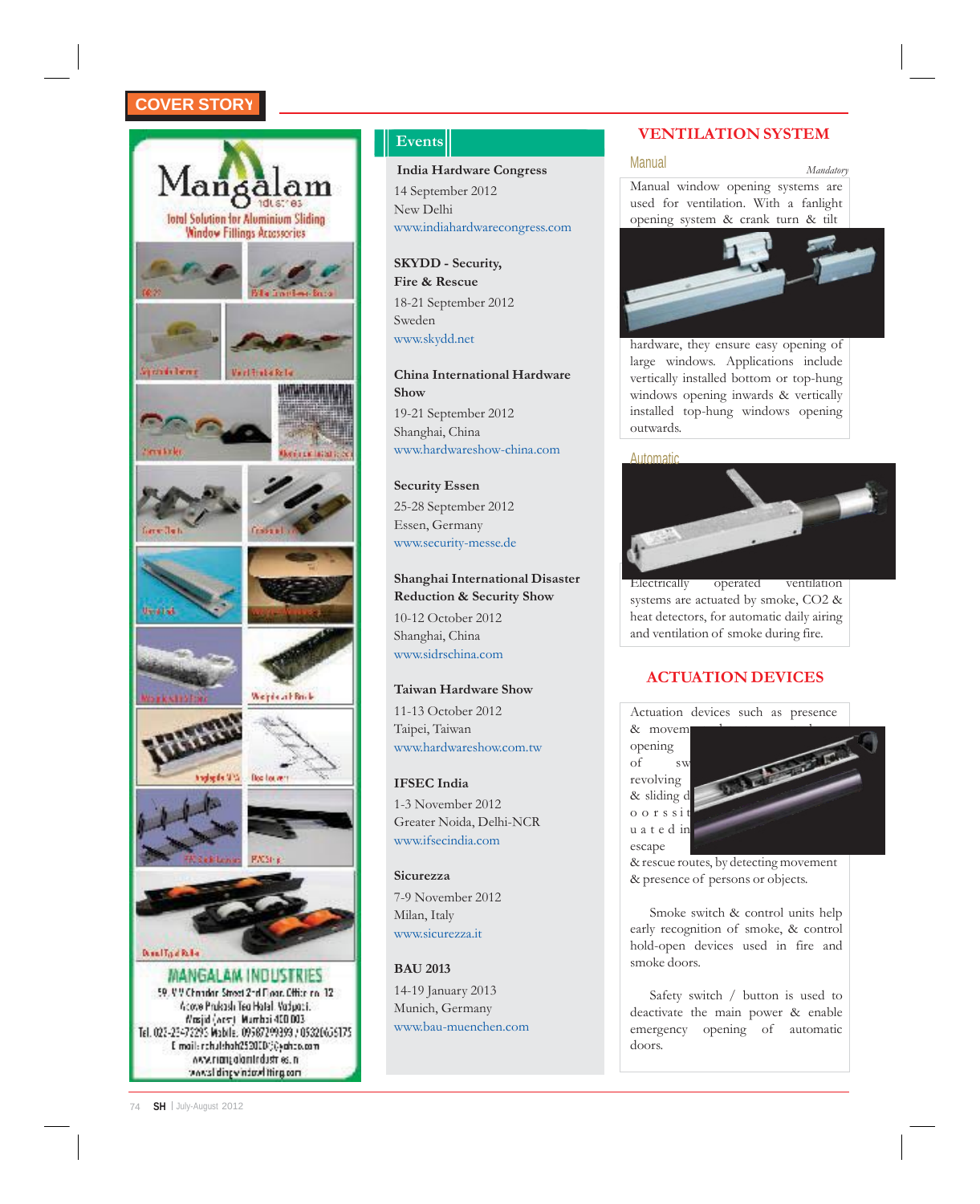#### fire<esi ont door

Fire door nt:in&s ue gowrmd by NBC u wellu dis:ectiws of loco!tu.&.....,;,;pol \*ulhorities.

#### Exit sign

nusco dion tool is usuill.y instslledin pictogramform withor without a blxtsupple nt to dU:ect occupmts to el'l"2r rey ornorrmle».t.

#### Door closer

nus device holds fia:e dooz:s open u default,<br>
U1dsutorruticslly clo<br>
themnfu:e slum U1dsutorruticslly clo s sounds inorder to block h:omt:ravellin& to rzones.

#### Door toordinotor

Ths vice enSI.ll.'es corz:ect coordination of doot lWS clo .



Sonic olorm deviOl nus de*\ice*  sounds slum

whmfia:e door is opened

#### In-built smoke detedor

Itcornmmds door closer to reludoor fromhold open position.

#### Ponic bor

Builcl1n& codes of tn: st counl::ries rru ndattl ir orunfu:e &*e* l'l"2rrey e».ts. ycmbe opeu.t2d by sorrezom s:Unply eraslUng into management

fire seols<br>
yexpU'ld under bat and fillgaps<br>
berueendooduf mdfnrr.to<br>
p:ewntfi:omt:rawto<br>
compulmlatus of the building berueendooduf mdfnrr.to compulm!nt:s of the building.

base to achieve inmgrity of the **tu**. door. **th**, **y** c **in** ut:in & polished SS, stainless brass and zim finish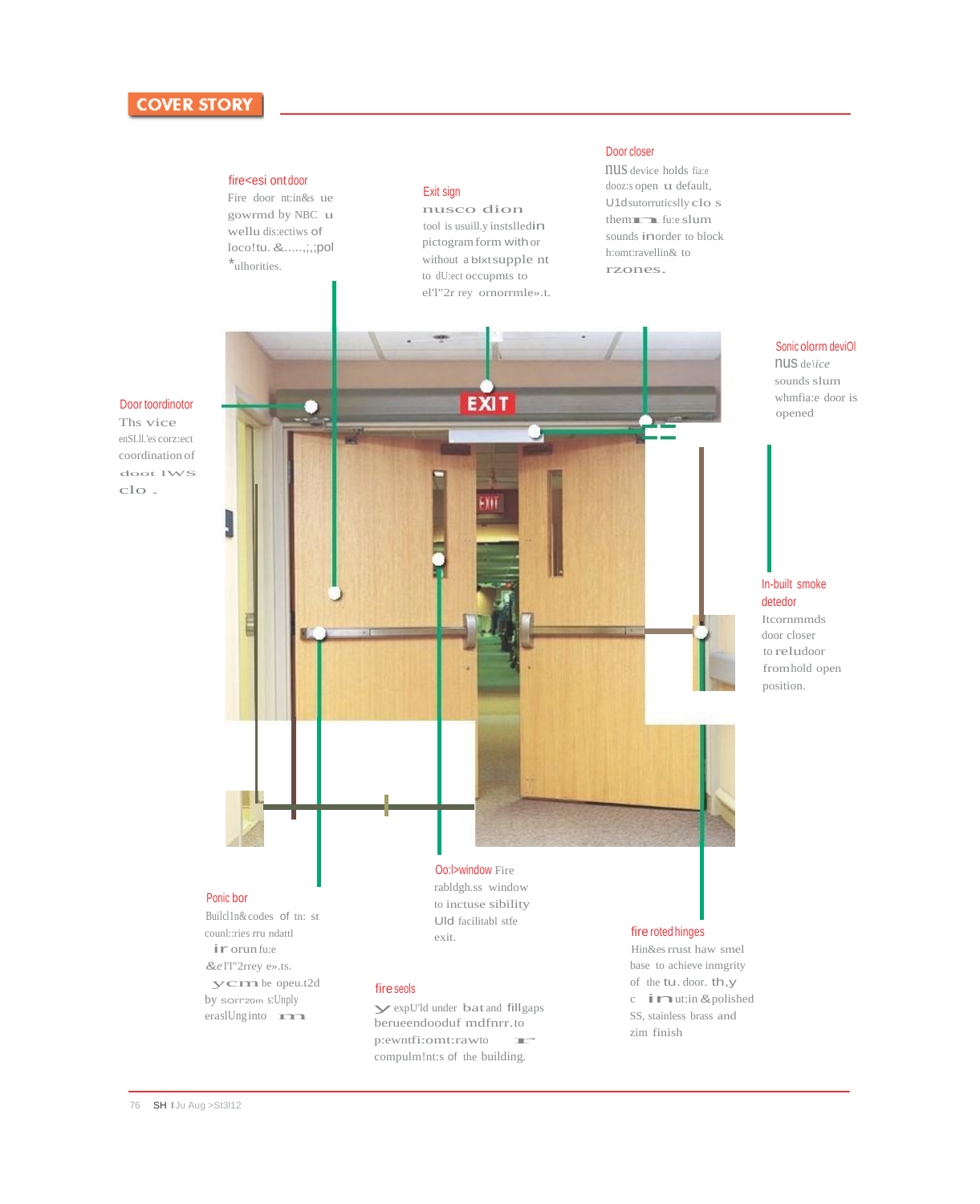#### **COVER STORY | CASE STUDY**

#### Monmouth Housing Association, Pontypool, Wales, UK



**Project:** The new headquarters for Monmouth Housing Association was build for accommodating their 114 staff in a spacious open plan environment, planned such that it could potentially expand by 30% within the same site when required.

**Challenge:** The brief was to design a ventilation strategy that would provide fresh air into the working space of the building to enable a healthy and productive environment for its users. This could be achieved by expelling stale air and introducing fresh air.

**Design:** It was designed with natural ventilation and high level lighting, which consequently assisted in achieving an excellent BREEM rating. SE Controls provided the control and automation of the façade and clerestory windows by designing and installing 165 chain actuators. The central control strategy acted as an intelligent interface between actuators and the BMS, communicating via LonWorks interface. As temperature increases above a set parameter in the building, the warm stale air rises and high level clerestory windows would open to exhale it. The façade windows would open to allow cool fresh air to be drawn in, replacing the stale warm air. This is a typical application of the stack ventilation principle, utilising the buoyancy effect of warm air to create low pressure areas at the bottom of the stack. This in turn draws replacement air from wherever possible, in this case an open window. As the temperature levels return to normal, the windows close incrementally.

During summer, a night time cooling strategy istriggered - in part due to a comparison of internal and external temperatures during the day. If applicable, the strategy will result in the OS2 controller to open vents, allowing cool night air to enter the building and purge the interior warm air. During the day, warm air is cooled by these surfaces, which in turn warm up ready for the next night cooling cycle. Such a cooling strategy can typically reduce internal temperatures by a further 1°C during the day. During winter, heat produced by occupants and electrical equipment in the office is retained as much as possible by high performance building insulation, and by minimising the opening of windows and vents, reducing the need for mechanical heating.



Project: Hackney's City Academy is a striking building that has bold colours and an extensive façade of aluminium and glass in an acoustic twin façade design. Catering to 900 pupils of different faiths, the academy specialises in business and financial services with KPMG and The City of London Corporation as its sponsors.

**Challenge:** The company's brief was to design a system that can reduce running costs of the building and ensure safety in the event of fire.

**Design:** A combined natural ventilation and smoke control system was designed and installed. SE Controls specified the project and supplied equipment to various sub-contractors, while its engineers completed the final installation and commissioning work. The company supplied around 1054 actuators and fitted them in various combinations to 538 vents, having configuration of both the top hung open out and the bottom hung open in casement windows. It specified various methods of actuation depending on the location and ventilation requirement within each space.

The classroom ventilation consists of linked tandem pairs of actuators fitted to the window system, which are operated via a single switch when ventilation is required. In circulation and communal spaces actuators are wired back to a total of 10 panels controlling 17 zones for the entire building. The 1054 actuators are grouped into 110 separate groups, either switch or BMS operated. All window actuators were fitted with pivot brackets ensuring that the window can have lateral movement for reducing the strain on the actuator chain. Adopting this method of attaching actuators to the windows ensured that the actuators themselves attain the longest possible life without failure. Where there are areas of possible entrapment, TGCO 24 20ED and TGCO 24 30ED programmable chain actuators were implemented within the windows, and these have been reduced in both closing force and speed in order to protect against injury.

To provide smoke free exit routes in case of fire, the circulation and communal spaces control panels were designed to work together with a control panel linked into the fire alarm system. This independent and battery backed up device would open all the windows in these spaces in an event of fire alarm and power supply failure. For natural ventilation, the 10 control panels are linked to BMS to offer comfort ventilation. When the fire alarm is reset, smoke vents would return to their previous positions and be under control of the BMS again.